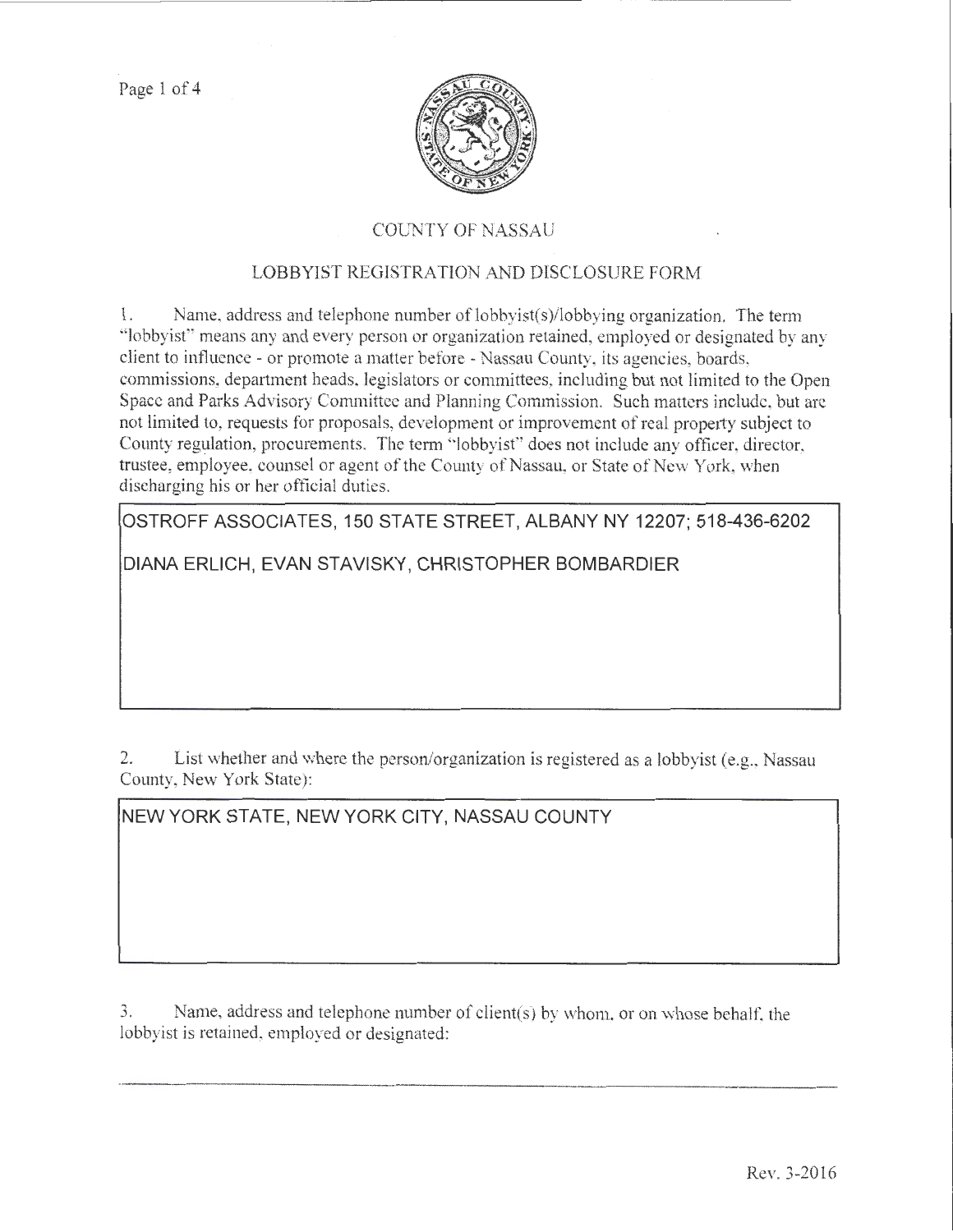Page 2 of 4

American Traffic Solutions, Inc. 1330 West Southern Avenue, Suite 101 Tempe, Arizona 85282 (480) 596-4673

Covanta Energy, LLC 445 South Street Morristown, NJ 07960 Phone: 732-274-1400

4. Describe lobbying activity conducted, or to be conducted, in Nassau County, and identify client(s) for each activity listed. See page 4 for a complete description of lobbying activities.

American Traffic Solutions, Inc.: Issues relating photo traffic safety

Covanta Energy, LLC: Issues relating to energy, facility

5. The name of persons, organizations or governmental entities before whom the lobbyist expects to lobby:

County Executive, County Legislature, Town of Hempstead

--------·-··-··--························----------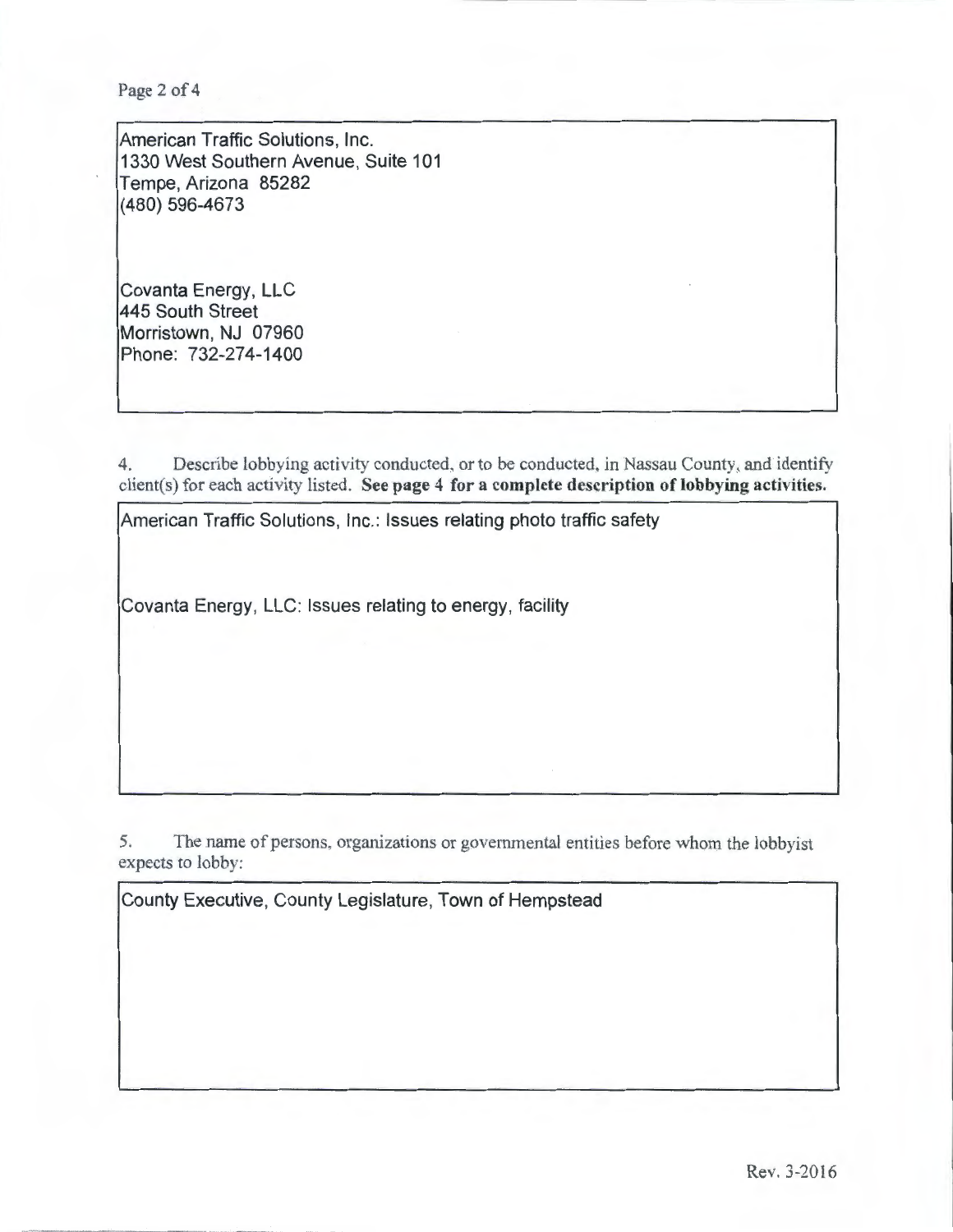6. If such lobbyist is retained or employed pursuant to a written agreement of retainer or employment, you must attach a copy of such document; and if agreement of retainer or employment is oral, attach a written statement of the substance thereof. If the written agreement of retainer or employment does not contain a signed authorization from the client by whom you have been authorized to lobby, separately attach such a written authorization from the client.

7. Within the previous year, has the lobbyist/lobbying organization or any of its corporate officers provided campaign contributions pursuant to the New York State Election Law to the campaign committees of any of the following Nassau County elected officials or to the campaign committees of any candidates for any of the following Nassau County elected offices: the County Executive, the County Clerk, the Comptroller, the District Attorney, or any County Legislator? lf yes, to what campaign committee? If none, you must so state:

No.

I understand that copies of this form will be sent to the Nassau County Department of Information Teclmology ("IT") to be posted on the County's website.

I also understand that upon termination of retainer, employment or designation 1 must give written notice to the County Attorney within thirty (30) days of termination.

VERIFICATION: The undersigned affirms and so swears that he/she has read and understood the foregoing statements and they are, to his/her knowledge, true and accurate.

The undersigned further certifies and affirms that the contribution(s) to the campaign committees listed above were made freelv and without duress, threat or any promise of a governmental benefit or in exchange for any benefit or remuneration.

Dated:  $\frac{4}{\sqrt{8}}$  Signed:

 $\label{eq:convergence} \begin{split} \mathcal{L}_{\text{G}}(\mathcal{L}_{\text{G}}) = \mathcal{L}_{\text{G}}(\mathcal{L}_{\text{G}}) = \mathcal{L}_{\text{G}}(\mathcal{L}_{\text{G}}) = \mathcal{L}_{\text{G}}(\mathcal{L}_{\text{G}}) = \mathcal{L}_{\text{G}}(\mathcal{L}_{\text{G}}) = \mathcal{L}_{\text{G}}(\mathcal{L}_{\text{G}}) = \mathcal{L}_{\text{G}}(\mathcal{L}_{\text{G}}) = \mathcal{L}_{\text{G}}(\mathcal{L}_{\text{G}}) = \mathcal{L}_{\text{G}}(\mathcal{$ 

Print Name:

Title:

Erin Watchous<br>Erin Watchouse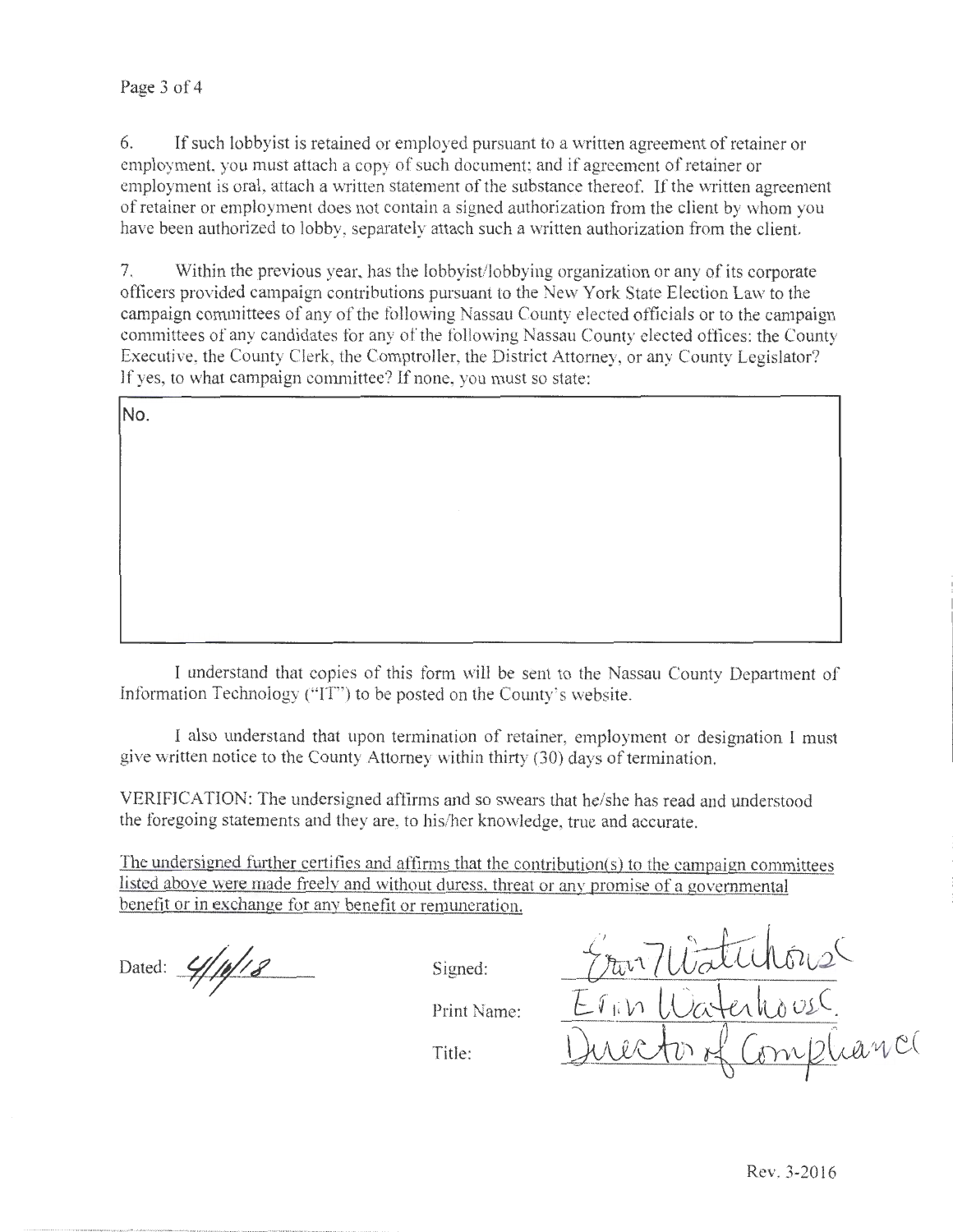

January 25, 2018

Andrew Schauder Senior Vice President, Government Relations American Traffic Solutions, Inc. 1150 N. Alma School Rd. Mesa, AZ 85201

Dear Mr. Schauder:

This letter will serve as an agreement whereby Ostroff *Associates,* Inc. agrees to represent American Traffic Solutions, Inc. before the administrative, legislative and executive branches of government of The City of New York effective upon signing through December *31,* 2018. The annual fee for the service will be waived and the work done pro bono. Either party may cancel upon 30 days written notice.

If this agreement is acceptable, please sign this letter and return to me via email at cb@ostroffassociates.com.

Thank you for your consideration. I am looking forward to working with you.

. , *?*  SincereTy  $\mathcal{L}$ 

christopher R'. Bombardier Managing Director

(Signature)

*./* .· / Hortique il de horiste

(Printed name and title)<br> $\sqrt{|\cdot|^2/|\cdot|^2}$  $\frac{1}{1}$   $\frac{1}{1}$ {Date)

Ostroff Associates | 150 State Street, Suite 301 | Albany, New York 12207 | (518) 436-6202 | ostroffassociates.com